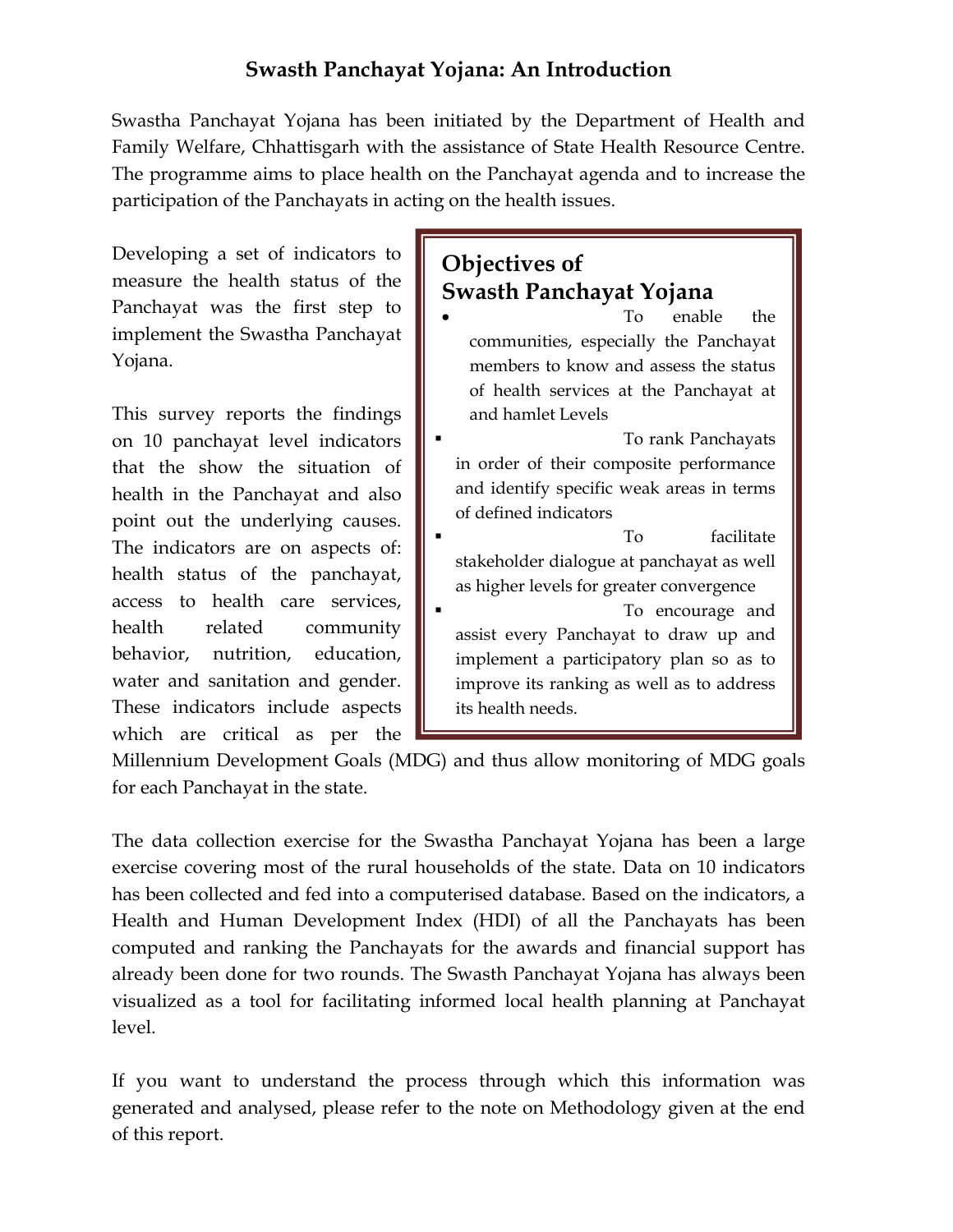## **1. Definitions of Selected Indicators**

| <b>SI</b>      | <b>Aspect</b>                     | Indicator                          |                                         |
|----------------|-----------------------------------|------------------------------------|-----------------------------------------|
|                |                                   |                                    |                                         |
|                |                                   | Denominator                        | Nominator                               |
|                |                                   |                                    |                                         |
| 1              | Institutional delivery            | Total no. of delivery during last  | Total no. of women who had              |
|                |                                   | year                               | institutional delivery                  |
|                |                                   |                                    |                                         |
| $\overline{2}$ | Complementary food to children of | No. of children of age 6-12        | No. of children in this age group who   |
|                | 6-12 months                       | months in the hamlet               |                                         |
|                |                                   |                                    | were getting regular complementary      |
|                |                                   |                                    | feeding                                 |
| 3              | Use of mosquito net by pregnant   | Total no. of pregnant women in     | No. of pregnant women using             |
|                | women                             | the hamlet                         | mosquito nets                           |
| 4              | <b>Stagnant Water</b>             | No. of hand pumps in the           | No. of hand pumps without stagnant      |
|                |                                   | hamlet                             | water around them                       |
| 5              | Safe Drinking Water               | Total no. of families in the       | No. of families using safe drinking     |
|                |                                   | hamlet                             | water                                   |
| 6              | Use of Toilet                     | Total no. of families in the       | No. of families which are using         |
|                |                                   | hamlet                             | domestic/community toilet               |
| $\overline{7}$ | School education attainment of    | Total no. of girls in 14-18 age    | No. of girls in this age group who have |
|                | girls                             | group in the hamlet                | passed 8 <sup>th</sup> standard         |
| 8              | Access to Rozgar Guarantee Yojana | No. of families in the hamlet      | No. of families who got more than 20    |
|                |                                   |                                    | days of work during last one year       |
|                |                                   |                                    | under Rozgar Guarantee                  |
| 9              | Malnutrition                      | Total no. of children weighed in   | No. of these children in any grade of   |
|                |                                   | age 0-3 years                      | malnutrition                            |
|                |                                   |                                    |                                         |
| 10             | Infant death                      | No. of deliveries in the last year | No. of deaths of any child below one    |
|                |                                   |                                    | year                                    |

- **2. Data Collection:** Nearly 3000 Mitanin Trainers across the state were trained to gather the hamlet level information on the above indicators. The data collection was done through a combination of hamlet level meetings and door to door surveys. A large number of ward panchs were involved in the data collection. The collected hamlet level data was filled in a Panchayat Score Card. The Panchayat score card was validated by the Sarpanch in each Panchayat. The Sarpanch was provided with a copy of the Score Card so that they can identify the weak hamlets and specific weak aspects in the Panchayat.
- **3. Data Analysis:** The data collection forms from around 60,000 rural hamlets of the state were fed into a computerized database at Raipur. The hamlet level data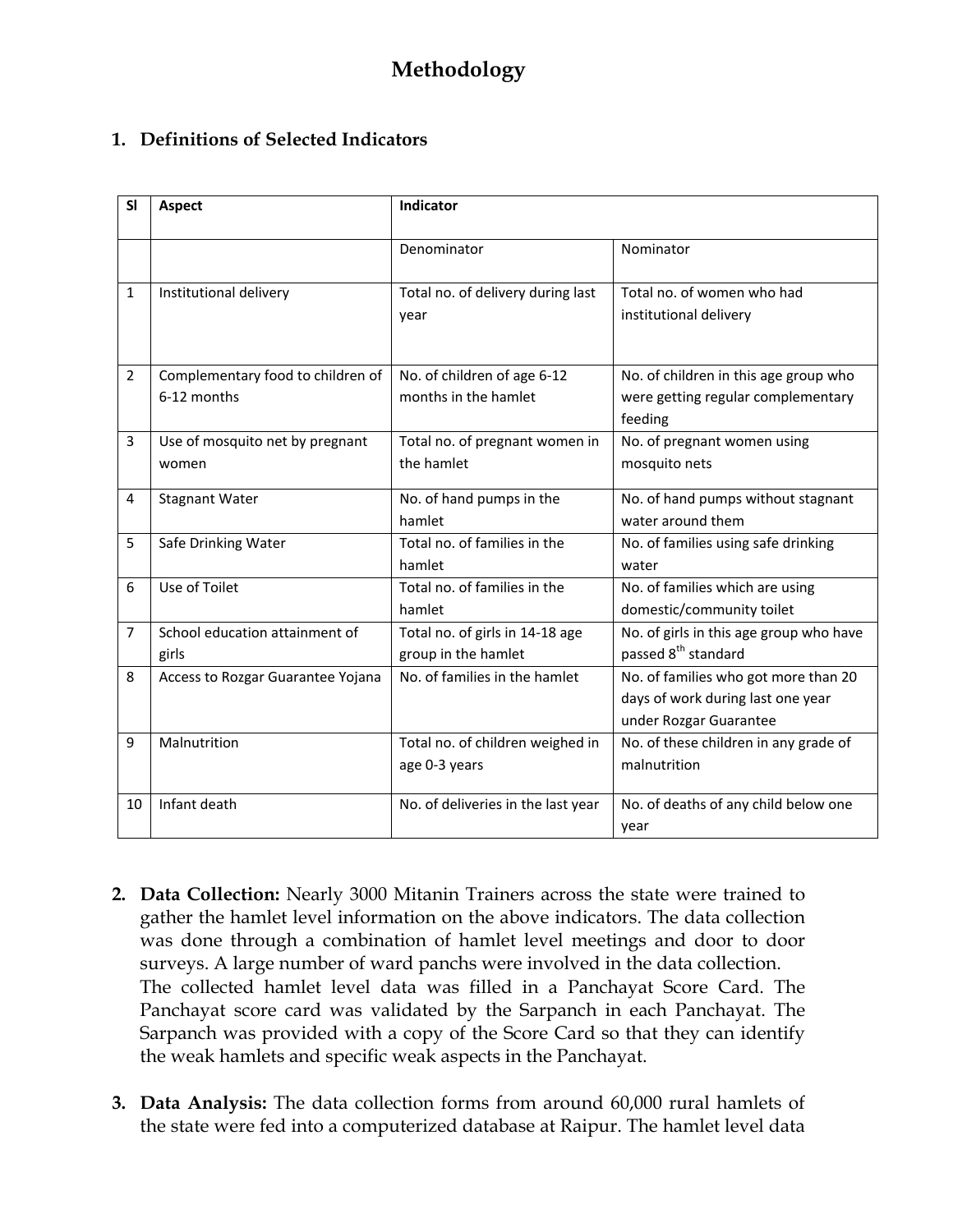was consolidated into Panchayat level indicators. The percentage value of each indicator was computed. A composite Health and Human Development Index was calculated for each of the Panchayats in the state.

**4. Calculating Panchayat level HDI:** For each panchayat, a score is calculated for each of the 32 indicators. For each indicator, the maximum and minimum value in the block is identified. The indicator score is calculated using the HDI formula:

#### **Indicator Score = Actual Value – Minimum Value Maximum Value – Minimum Value**

Thus the score that any panchayat gets is related to how rest of the panchayats in the block have performed on that indicator. E.g., if Panchayat Mohanpur has got 65% ANC coverage and the lowest ANC coverage for any panchayat in the block is 15% and the highest percentage achieved by any panchayat in the block is 90%, then the score of Mohanpur panchayat on ANC indicator is

## = **Actual Value – Minimum Value Maximum Value – Minimum Value**

 $= 65\% - 15\% = 40\% = 0.53$ 90% - 15% 75%

Similarly, the scores for other indicators are calculated for the particular panchayat. Then all the 32 scores are added to get the composite HDI score of the panchayat.

**5. Ranking and Categorisation of Panchayats:** Based on the composite HDI score, panchayats in each block are ranked. Thus, for each panchayat, one can see where it stands in comparison to other Panchayats in the block. Based on the ranking, the two top ranking Panchayats in each block are given cash awards.

All the Panchayats in the state have also been categorized into four categories. The categorization is based on statistical measures of mean and standard deviation. They have been colour coded for easy communication.

| Category  | <b>Color Code</b> | Criteria (based on HDI score being) |
|-----------|-------------------|-------------------------------------|
| Good      | Green             | More than $+1$ SD                   |
| Average   | Yellow            | Mean to 1 SD                        |
| Weak      | Orange            | -1 SD to Mean                       |
| Very Weak | Red               | Less than -1SD                      |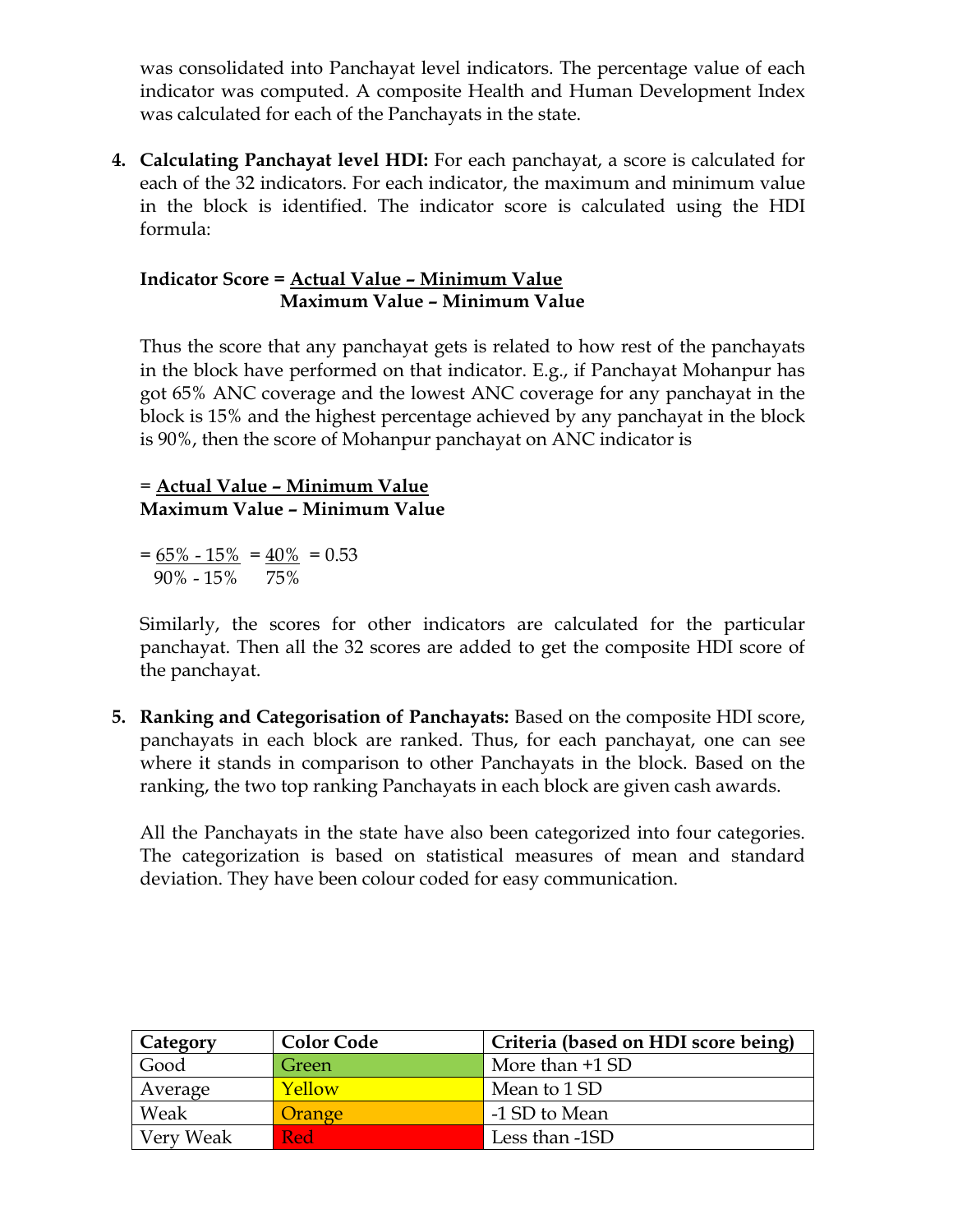### **Bringing Health into Panchayat agenda: Role of Mitanin Programme**

Promoting involvement of Panchayats in the field of health is one of the five stated objectives that Mitanin Programme was initiated with. Therefore, interaction with Gram Panchayats has been a feature of the Mitanin Programme since its inception. Specifically the points have been:

- Mitanins were selected by hamlet level communities through a consultative process. The selection of all Mitanins was ratified in Gram Sabhas.
- The 4<sup>th</sup> Round of Mitanin Training on Malaria included one day of Panchayat based planning on Preventing Malaria with active participation of Panchayat representatives, Mitanins and other community members.
- The 7<sup>th</sup> Round of Mitanin Training was specifically on Swasth Panchayat Yojana. This training was done jointly with Mitanins, Sarpanchs and Panchs. This training was aimed at sensitizing the Sarpanchs on issues of health. This was done by introducing the concept of 'Swasth Panchayat' i.e. a healthy panchayat. The training focused on a dialogue with Sarpanchs on what constitutes a 'healthy panchayat'.
- The first Swasth Panchayat survey was carried out in 2006 with active participation of Panchs and Sarpanchs along with Mitanins. It collected data on 26 health and related indicators at Panchayat level. Based on the indicators, panchayat HDI scores were computed. The two top ranking panchayats in each block were given cash awards. The bottom ranking two panchayats were given cash support so that they can work towards improving their performance in the comi8ng year.
- A Panchayat Health Diary was introduced through Mitanin Programme and the State Health Resource Centre in year 2006. The Diary was given to each Sarpanch and it points out the specific actions that a Sarpanch can do in order to make his/her Panchayat 'healthy'.
- Sarpanch Health Sammelans were organized in most of the districts in the state in 2006 with active support from District Collectors and Zila Panchayats. These Sammelans were attended by thousands of Sarpanchs and helped in sensitizing them on issues of health.
- The second Swasth Panchayat Survey was carried out in 2007-08. The results were shared with the Sarpanchs and district officials. The best ranking Panchayats were awarded.
- The concept of Village Health & sanitation Committees (VHSC) was introduced by the National Rural Health Mission in 2007-08. In Chhattisgarh, VHSC is a sub-committee of the Standing Committee of the Panchayat on Health, Education & Social Welfare. The Panch heading the Panchayat's Standing committee also chairs the VHSC. The Panchayat Secretary is also the VHSC's secretary and one of the bank signatories along with the Mitanin who plays the Convener's role. Most of the Panchs are members of the VHSC. Thus VHSC initiative in Chhattisgarh is based on close collaboration between PRIs, Mitanins and local service prodiders ike ANMs and Anganwadi workers. Mitanin